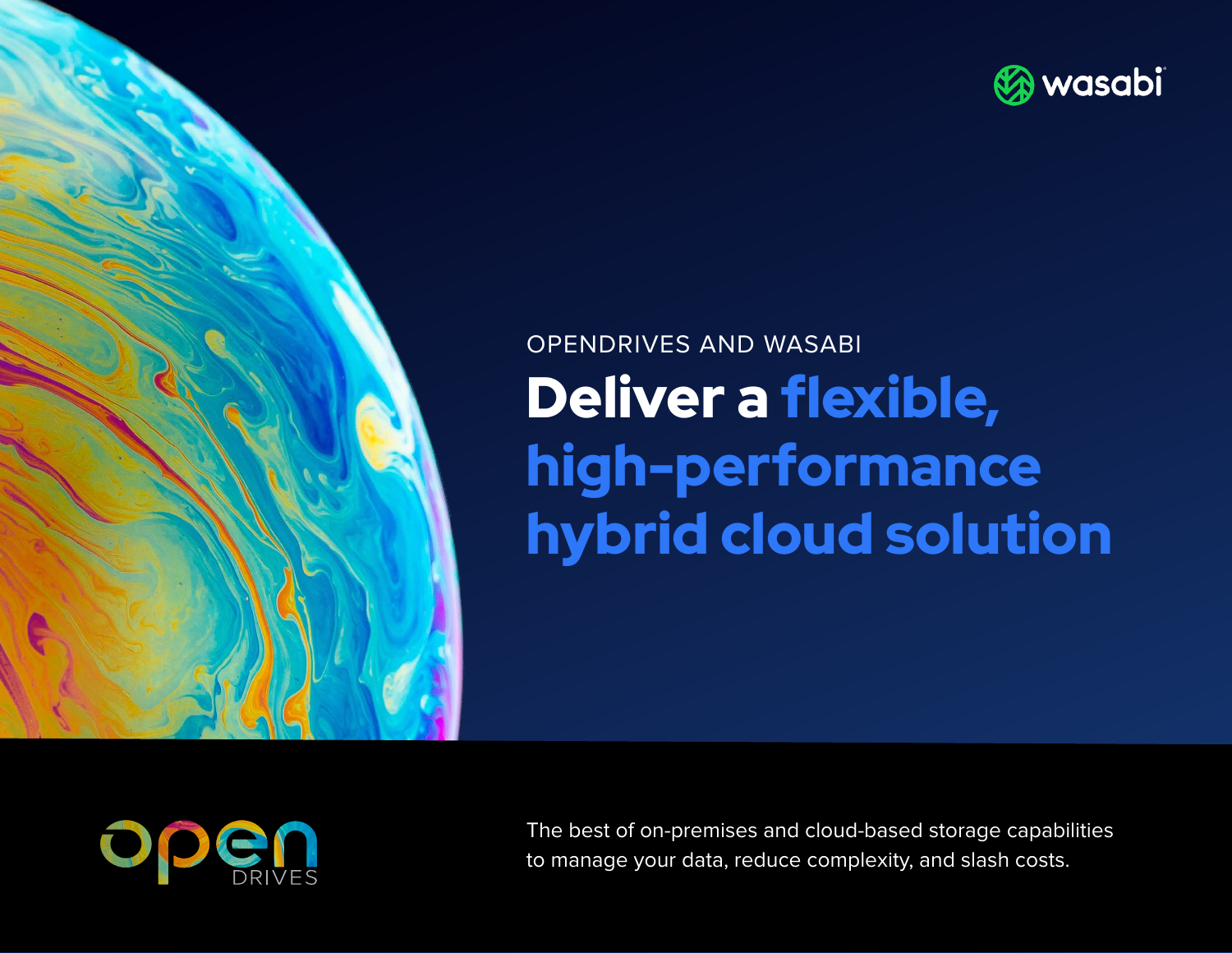

In today's enterprise environment, the volume, density, and complexity of unstructured data is exponentially increasing—and with it, the need to innovate how we store, manage, and process data at scale. The modern IT infrastructure blends the best of on-premises storage with cloud-delivered services for an optimized hybrid environment, which both speeds up user access to mission-critical data and shifts data to the cloud for longer-term storage.

OpenDrives and Wasabi have partnered to deliver a hybrid cloud storage solution that taps into the strengths of both vendors while creating a seamless user experience. OpenDrives' Atlas software (v. 2.3 and above) allows you to conveniently access and/or share files or remote systems through common open protocols such as NFS, SMB, and S3. When leveraging the integrated solution in the validated and recommended configuration, users can leverage the mount management feature to configure and mount Wasabi's S3 buckets.

OpenDrives serves as the connection point through which data flows to Wasabi endpoints, but it's more than just a pass-through connection. For example, because OpenDrives uses datacaching features to speed up data requests by accessing cache first (if the data has already been requested), subsequent requests for data do not extend all the way to the S3 bucket.

OpenDrives' Atlas software provides the cached version in a near-instantaneous transaction. OpenDrives' mount management feature conveniently connects multiple storage systems into one place and is storage vendor agnostic, only requiring open protocol compatibility. In addition, OpenDrives does not apply additional charges for mounting and transferring data to/from the cloud, uniquely allowing you to mount Wasabi S3 buckets without costly fees. Customers can easily aggregate, access, and manage all of their data using our single-paneof-glass UI, including data stored across their on-prem and cloud environments. Our Atlas UI simulates the experience of working with a local file system, providing users with familiar metaphors such as standard directories (or folders) to which users are already accustomed. Together, these features and capabilities help to streamline operations and accelerate workflows, so you spend less time managing your data and more time using it.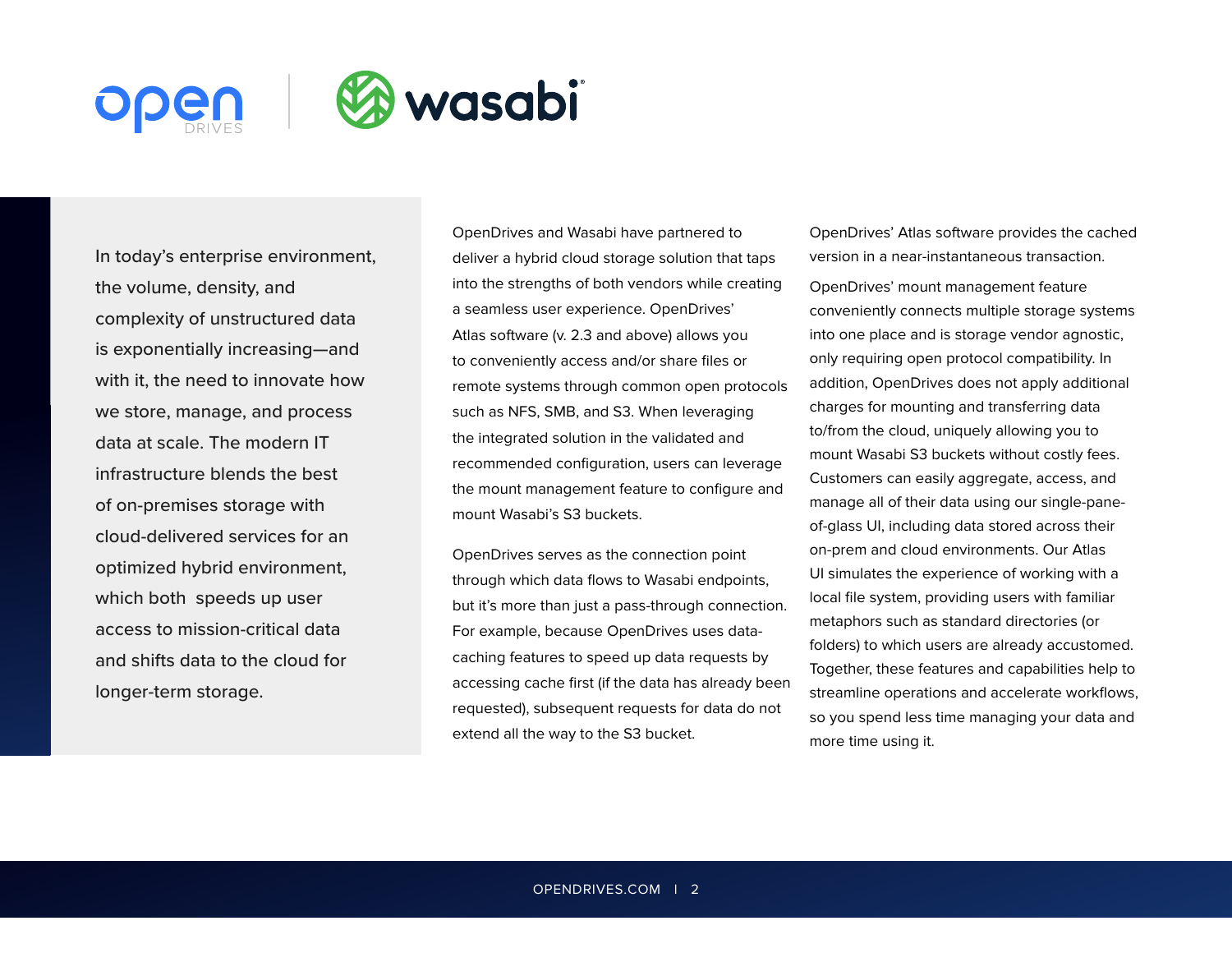#### **Key Features**

- Highly performant, flexible, and scalable enterprise storage solutions for data-intensive environments and workflows
- All-flash, all-HDD, and hybrid capacity, as well as high-density options
- Seamlessly access, manage, and analyze data throughout your entire tech stack via a single-pane-of-glass UI
- Inline caching, inline compression, and bandwidth throttling optimize performance and storage capacity

## **Benefits**

- Modular design allows for precise and prescriptive configurations to accommodate customers' unique workflow and infrastructure needs
- Always-on performance, low latencies, and maximum efficiency
- Integrates seamlessly into existing workflows
- Reduce storage costs and complexity

#### **Outcomes:**

- Effortless support for mounting Wasabi S3 endpoints
- User ability to see and work with cloud-based data through the OpenDrives UI
- The best of on-premises and cloud-based storage features supporting most enterprise cloud-storage use cases and workflows
- Straightforward implementation process